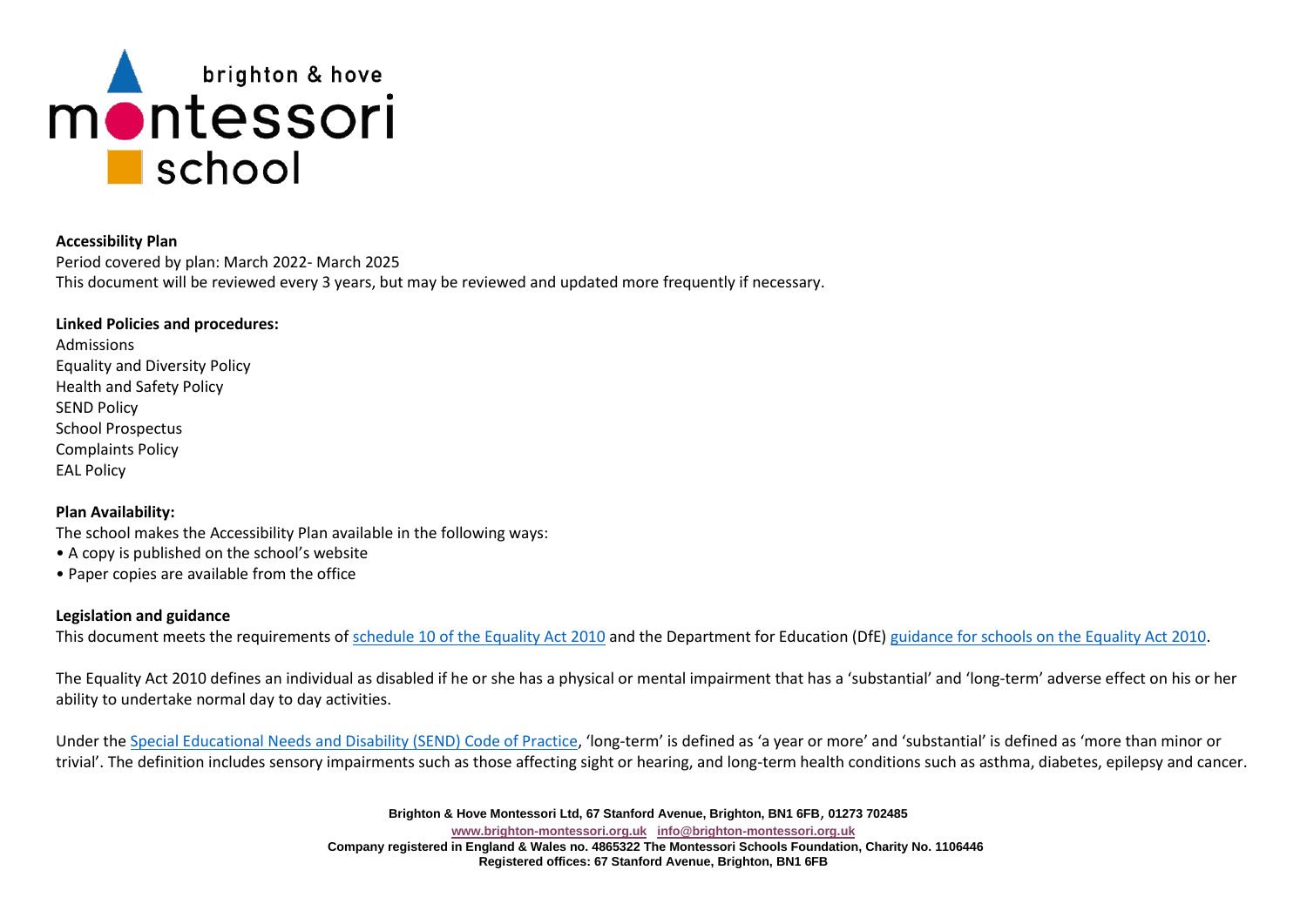Schools are required to make 'reasonable adjustments' for pupils with disabilities under the Equality Act 2010, to alleviate any substantial disadvantage that a disabled pupil faces in comparison with non-disabled pupils.

Schools' duties around accessibility for disabled pupils:

Schools need to carry out accessibility planning for disabled pupils. These are the same duties as previously existed under the DDA and have been replicated in the Equality Act 2010.

Schools must implement accessibility plans which are aimed at:

- increasing the extent to which disabled pupils can participate in the curriculum;
- improving the physical environment of schools to enable disabled pupils to take better advantage of education, benefits, facilities and services provided; and
- improving the availability of accessible information to disabled pupils

Schools will also need to have regard to the need to provide adequate resources for implementing plans and must regularly review them. From September 2012 schools and local authorities have a duty to supply auxiliary aids and services as reasonable adjustments where these are not being supplied through Special Educational Needs (SEN) statements or from other sources.

At Brighton & Hove Montessori School we are committed to providing an inclusive curriculum, with high expectations for all, that ensures the best possible progress for all our children whatever their needs or abilities. We believe that confidence and self-esteem are the platform for effective learning. Some children may need to focus on these areas before we can secure further academic achievements. We recognise that many pupils will have special needs at some time during their school life and we work hard to ensure there are no invisible children here by recognising everyone's uniqueness and success. We embrace and encourage learning in all its forms and are committed to removing barriers to progress and to making reasonable adjustments to reduce disadvantage.

In order that staff, children, parents and visitors to the school are not discriminated against and have access to the curriculum, premises and information, (including those with special educational needs, disabilities or medical needs) the school makes a commitment to action or work towards the areas identified on the following plan.

### **Disability Access and Admissions**

We ask about any disability and health condition in early communications with new families. For parents and carers of children already at the school, we encourage them to discuss issues with a member of staff when they arise.

A warm welcome will be followed by extensive liaison with families and any necessary external professionals, in order to take reasonable steps to ensure that the child is not placed at a substantial disadvantage to those who are not disabled, in the light of the Single Equalities Act.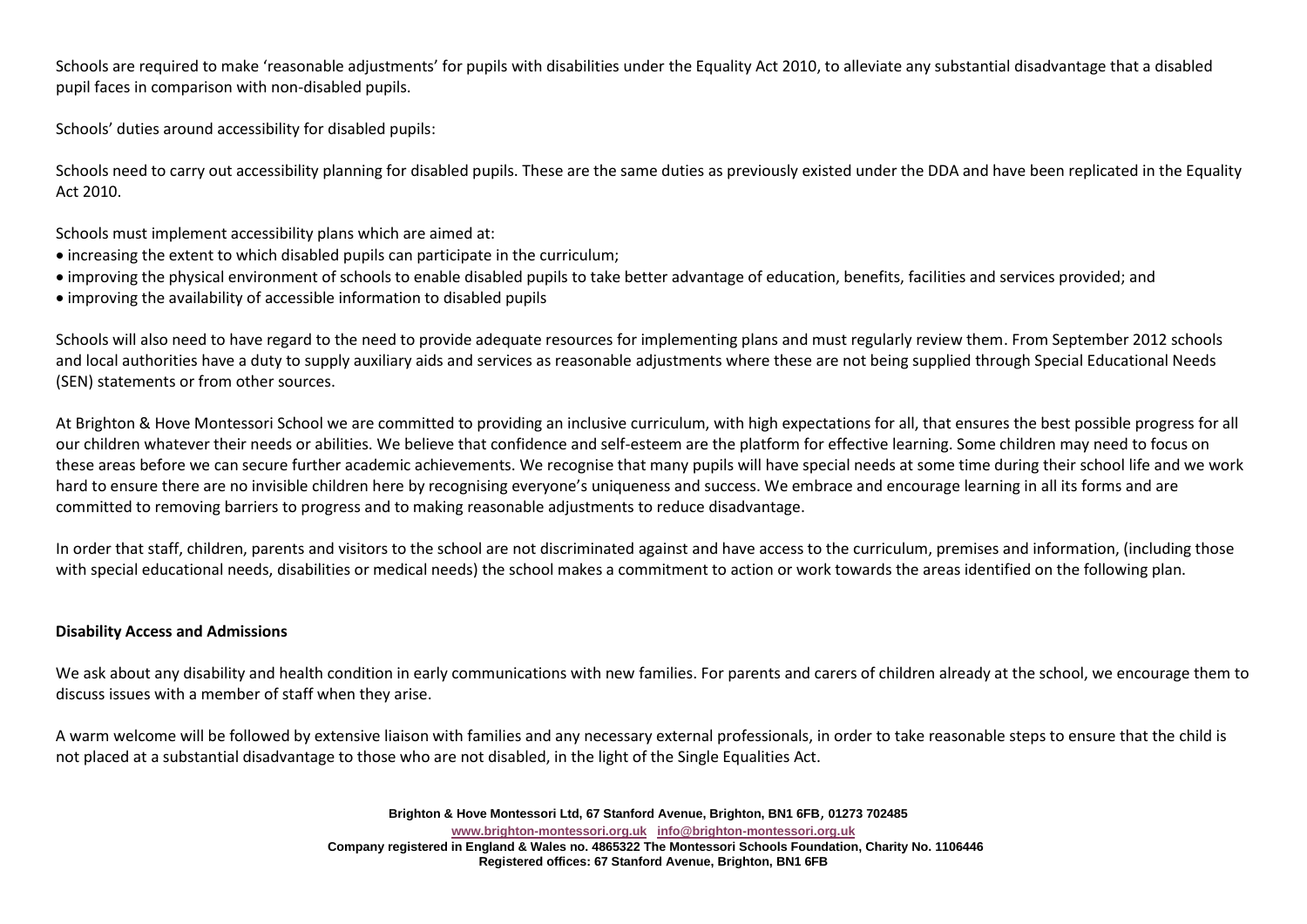Consideration will be given to ensure that sufficient appropriate support is available to enable equal opportunities for all. The school will action any reasonable physical adjustments or provide auxiliary aids and services. All staff will receive appropriate guidance and support to meet the school's duties to disabled pupils.

Other considerations

- The Montessori approach is naturally geared towards fully including children with a range of disabilities.
- All SEND Children have individual education plans allowing for integration of different needs and differentiation of provision.
- Lessons are generally individual and tailored to the particular child.
- Practical hands-on activities support focus and concentration through their purposefulness. The curriculum is offered in a multi-sensory way.
- The environment is language rich, but experience rather than language is the main route to access the materials and learning.
- An emphasis is placed on creating a calm and peaceful atmosphere both in its physicality and in its functioning.

| Target | Action                                                                                                                                                               | People/Resources                                                                                                                                             | Timeframe                     |  |
|--------|----------------------------------------------------------------------------------------------------------------------------------------------------------------------|--------------------------------------------------------------------------------------------------------------------------------------------------------------|-------------------------------|--|
|        | Increasing the extent to which disabled pupils can participate in the school curriculum and achieve their individual targets                                         |                                                                                                                                                              |                               |  |
|        | In the preparation of new materials, consideration will be<br>given to multi-sensory use and ease of independent use by<br>the children                              | Lead Teachers Materials budgets for CH and E                                                                                                                 | Ongoing                       |  |
|        | Use auxiliary aids effectively to ensure children and young<br>people can be included in the curriculum e.g. providing<br>coloured layovers for pupils with dyslexia |                                                                                                                                                              | As need arises                |  |
|        | Staff training in supporting pupils with SEND - focus on key<br>areas of need within the school: e.g. ASC                                                            | SENDCo deliver training where possible.<br>Identify gaps in knowledge and seek external<br>advice if necessary from BHISS, e.g. Language<br>Support Service. | Ongoing                       |  |
|        | Through groups and discussions with children, disability<br>awareness is promoted in the curriculum; to increase<br>pupil's understand of disability.                | Implement PSHE curriculum<br>(jigsaw - celebrating differences)                                                                                              | Ongoing                       |  |
|        | All staff training on accessibility awareness                                                                                                                        | Office staff to arrange                                                                                                                                      | By end of academic year 21/22 |  |

# **Disabled Access Improvement Action Plan**

**Brighton & Hove Montessori Ltd, 67 Stanford Avenue, Brighton, BN1 6FB**, **01273 702485** 

**[www.brighton-montessori.org.uk](http://www.brighton-montessori.org.uk/) [info@brighton-montessori.org.uk](mailto:info@brighton-montessori.org.uk)**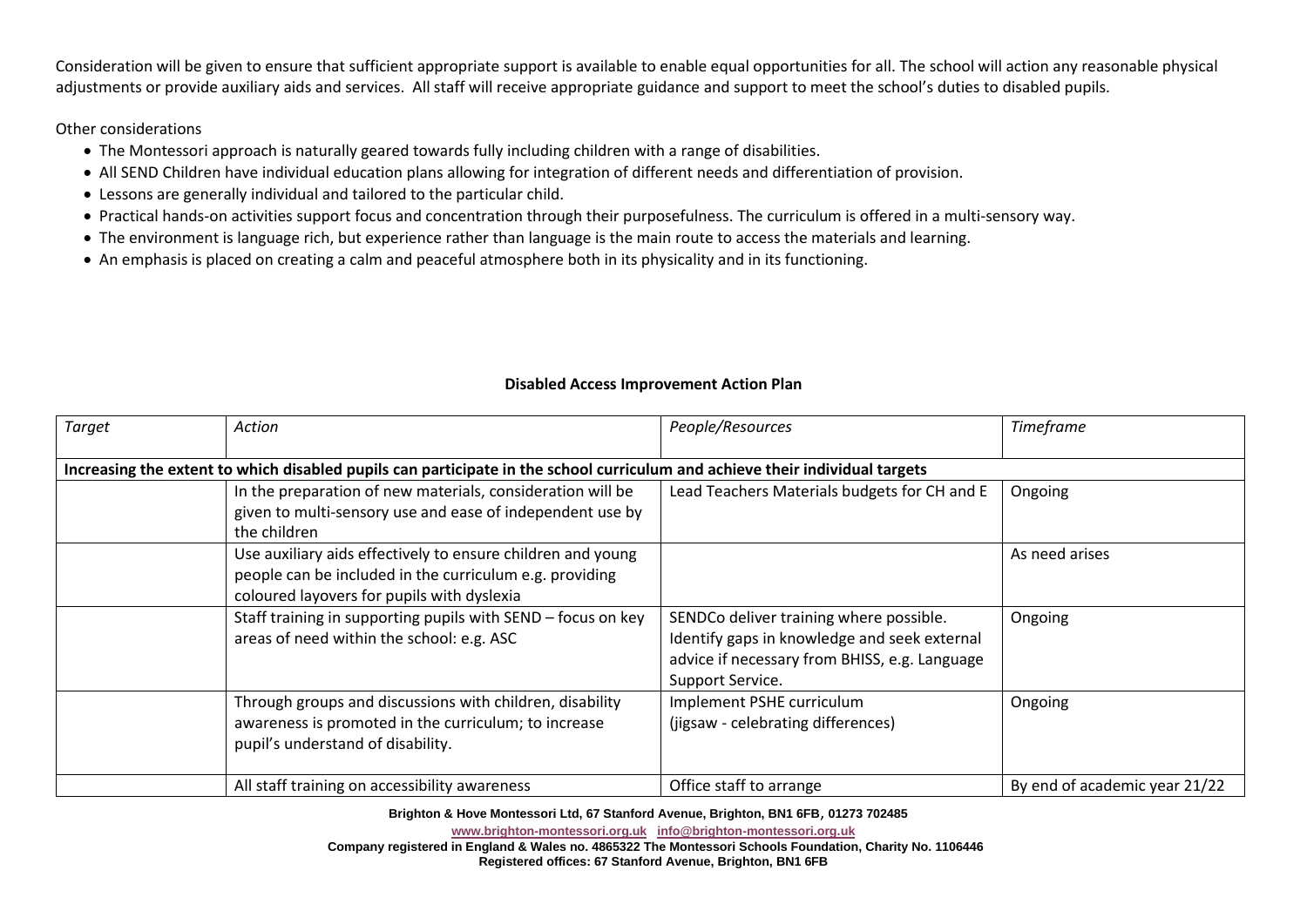|                                                                        | Thorough risk assessments are undertaken as required and<br>take full account of the needs of disabled children e.g. A<br>named adult will provide 1:1 support as necessary; |                                                                                                           | Start of each term - checked<br>during Health & Safety Review<br>meeting |
|------------------------------------------------------------------------|------------------------------------------------------------------------------------------------------------------------------------------------------------------------------|-----------------------------------------------------------------------------------------------------------|--------------------------------------------------------------------------|
| <b>Scenario Planning:</b>                                              |                                                                                                                                                                              |                                                                                                           |                                                                          |
| Children with specific<br>learning difficulties                        | Curriculum to be appropriately differentiated and TA<br>support provided.                                                                                                    | Lead teachers supported by SENDCo and TAs                                                                 | As required:                                                             |
|                                                                        | Home School Partnership                                                                                                                                                      |                                                                                                           |                                                                          |
|                                                                        | <b>IEP</b>                                                                                                                                                                   |                                                                                                           |                                                                          |
| Children with Speech,<br>Language &<br>Communication<br><b>Needs</b>   | Use of visual timetables, IEPs based on advice from Speech<br>& Language service<br>Home School Partnership                                                                  | Lead teachers supported by SENDCo and TAs<br>Speech and Language.                                         |                                                                          |
| Children with<br>Neurodiversity needs                                  | Use of visual timetables, IEPs base on advice from Speech &<br>Language service, BHISS, Well being service<br>Home School Partnership                                        | Lead teachers supported by SENDCo and TAs<br><b>BHISS, Educational Psychologist</b><br>Well-being service |                                                                          |
| Children with Social,<br><b>Emotional &amp; Mental</b><br>Health needs | TA support as appropriate, visual timetables, learning plans<br>with advice from BHISS, the Well being service<br>Home School Partnership                                    | Lead teachers supported by SENDCo and TAs<br>and BHISS.                                                   |                                                                          |
| Children with Physical                                                 | TA support as appropriate.                                                                                                                                                   | Lead teachers supported by SENDCo and TAs                                                                 |                                                                          |

**Brighton & Hove Montessori Ltd, 67 Stanford Avenue, Brighton, BN1 6FB**, **01273 702485** 

**[www.brighton-montessori.org.uk](http://www.brighton-montessori.org.uk/) [info@brighton-montessori.org.uk](mailto:info@brighton-montessori.org.uk)**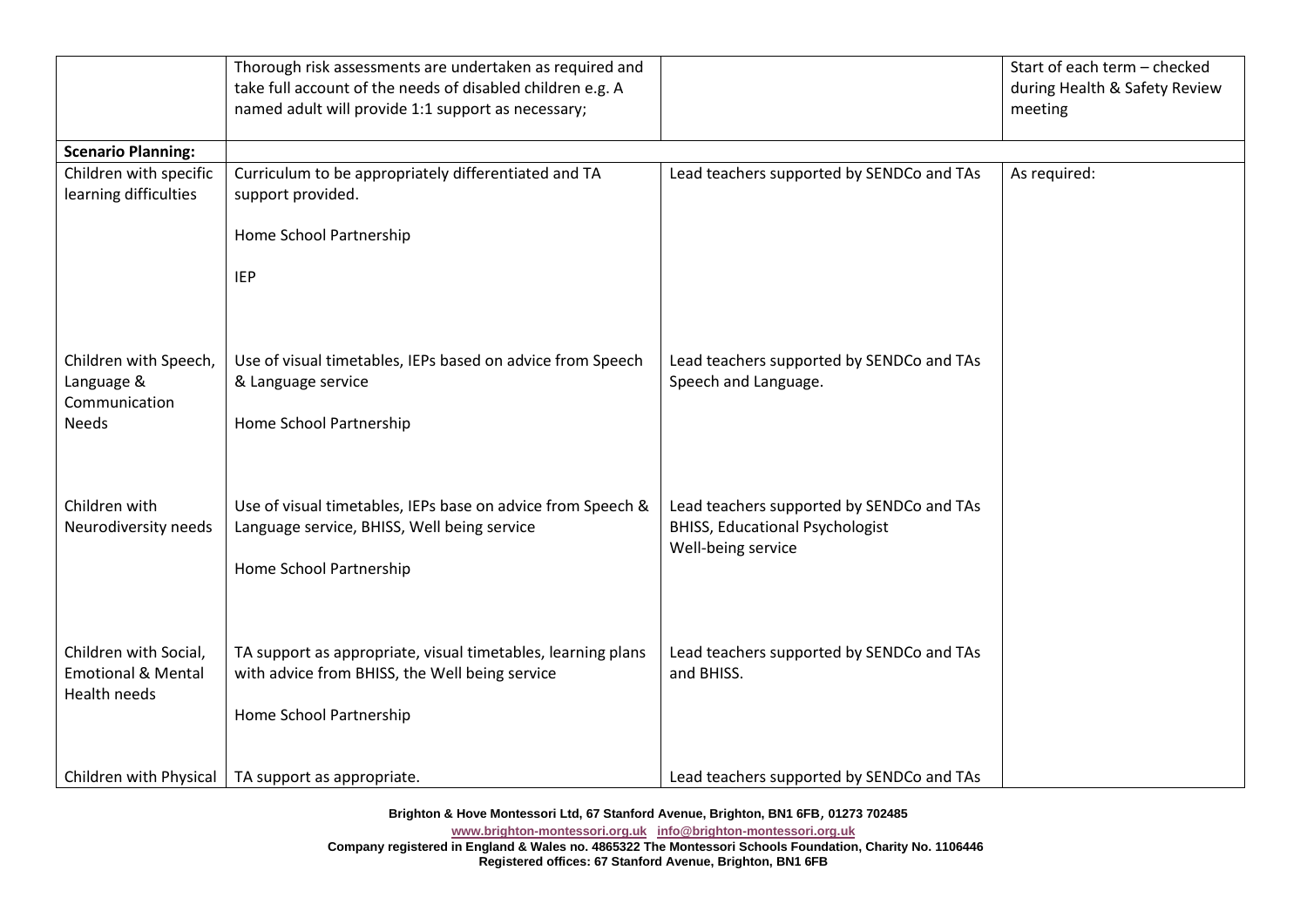| and Sensory needs                                            | Learning plan based on advice from Occupational Therapists<br>and other specialists.<br>Make reasonable adjustments where it is deemed<br>necessary<br>Home School Partnership                          | Speech and Language.                                                                                 |                                   |
|--------------------------------------------------------------|---------------------------------------------------------------------------------------------------------------------------------------------------------------------------------------------------------|------------------------------------------------------------------------------------------------------|-----------------------------------|
| Children with Sensory<br>needs (including<br>Hearing/Visual) | TA support as appropriate. Learning Plans based on advice<br>from Sensory Needs Service (SNS).                                                                                                          | Lead teachers supported by SENCo, TAs,                                                               |                                   |
|                                                              | Appropriate use of background colours on paper.<br>Make reasonable adjustments where it is deemed<br>necessary<br>Home School Partnership.                                                              | Resources from BHISS, SNS                                                                            |                                   |
|                                                              | Make reasonable adjustments where it is deemed<br>necessary                                                                                                                                             | <b>External contractors</b>                                                                          | As required                       |
| Children with<br>intimate care needs                         | TAs to change when necessary.<br>Intimate care policy<br>Home School Partnership<br>Parents to provide essentials                                                                                       | TAs<br>Steps/smaller toilet seats.<br>Individualised intimate care plans supported<br>by the SENDCo. |                                   |
| Children with food<br>allergies                              | School staff to liaise with parents to ensure appropriate<br>diet.<br>Needs communicated to all staff.<br><b>Health Care Plan</b><br>Staff to have full paediatric first aid training, including use of | Office staff.<br>First aiders<br>Class teachers<br><b>TAs</b><br><b>First Aiders</b>                 | Training completed by all staff - |

**Brighton & Hove Montessori Ltd, 67 Stanford Avenue, Brighton, BN1 6FB**, **01273 702485** 

**[www.brighton-montessori.org.uk](http://www.brighton-montessori.org.uk/) [info@brighton-montessori.org.uk](mailto:info@brighton-montessori.org.uk)**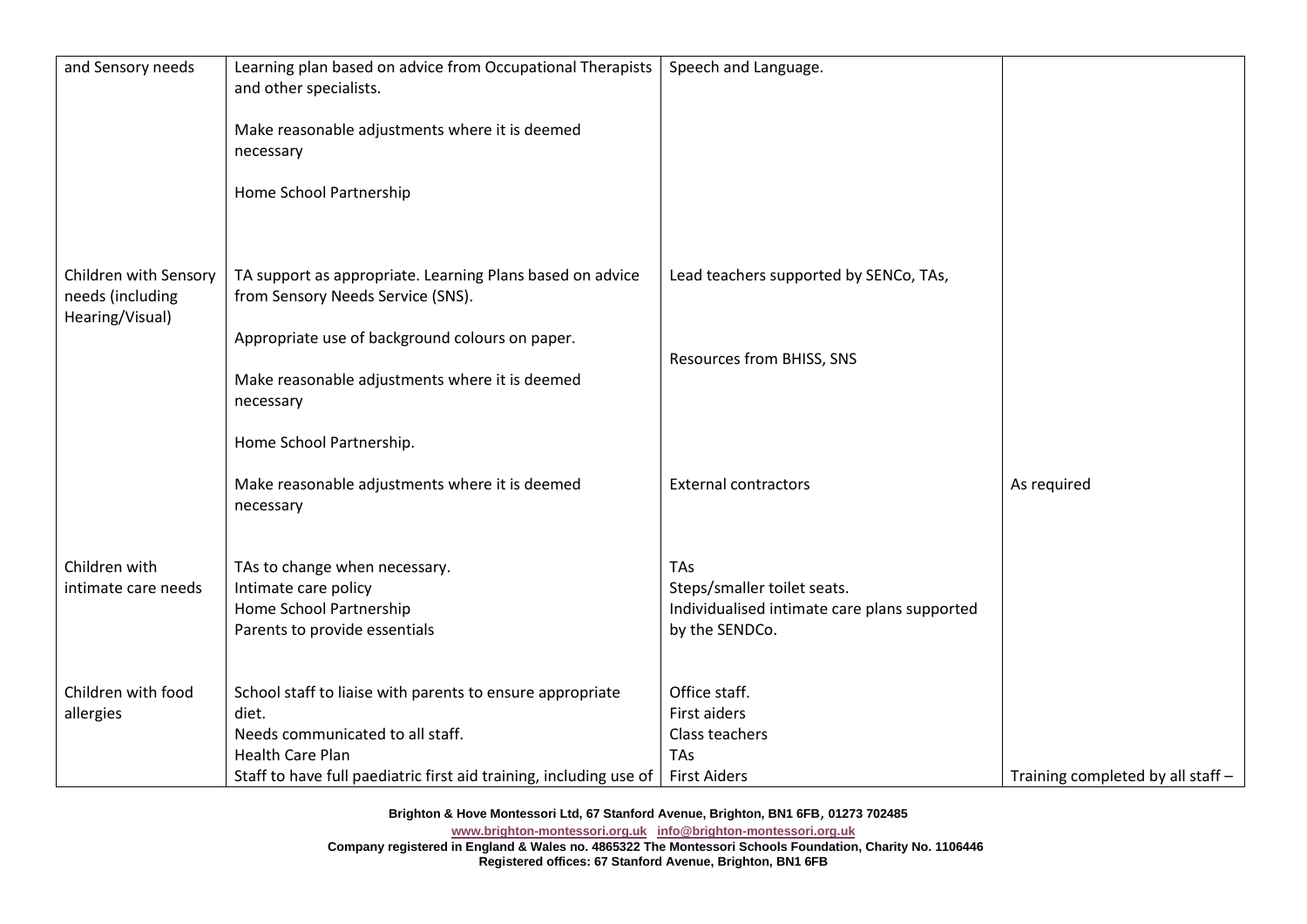|                                                       | adrenaline pen.<br>Adrenaline pens stored in grab bags in locked cupboard in E                                                                                                                                                                                                                                                                               |                                                                             | renewed every three years. |
|-------------------------------------------------------|--------------------------------------------------------------------------------------------------------------------------------------------------------------------------------------------------------------------------------------------------------------------------------------------------------------------------------------------------------------|-----------------------------------------------------------------------------|----------------------------|
|                                                       | or CH environments.                                                                                                                                                                                                                                                                                                                                          |                                                                             |                            |
| Children with<br>asthma/Medical<br>Needs              | <b>Health Care Plan</b><br>Inhalers and epilepsy medicines and other urgent medicines<br>stored in grab bag in locked cupboard in E and CH<br>environments.<br>Other non-urgent medical supplies e.g. eczema cream,<br>Piraton, stored in office.<br>All first aiders trained to administer inhalers.<br>Staff that need to be are trained in relevant care. | <b>First Aiders</b>                                                         | As required                |
| Trans, non-binary &<br>gender exploring<br>children   | Follow the Trans inclusion school toolkit<br>Allsorts training and advice<br>Home school partnership                                                                                                                                                                                                                                                         | All staff supported by the Headteacher,<br>SENDCo,<br>Allsorts              | As required                |
| Children with English<br>as an additional<br>language | Follow EMAS (Ethnic Minority Advisory Service) support,<br>Home School Partnership                                                                                                                                                                                                                                                                           | All staff supported by the Headteacher,<br>SENDCo, EMAS                     |                            |
|                                                       | Improving the physical environment of the school to increase the extent to which disabled pupils can take advantage of education and associated services                                                                                                                                                                                                     |                                                                             |                            |
|                                                       | BHM school building is extremely difficult in providing                                                                                                                                                                                                                                                                                                      | Ensure accessibility is considered as                                       | As work takes place        |
|                                                       | wheelchair access due to the nature of the building.                                                                                                                                                                                                                                                                                                         | paramount in all decisions relating to building<br>works within the school. |                            |
|                                                       |                                                                                                                                                                                                                                                                                                                                                              | Audit of short-term steps that could be taken                               | End of academic year 21/22 |
|                                                       |                                                                                                                                                                                                                                                                                                                                                              | to improve accessibility e.g. Colour                                        |                            |
|                                                       |                                                                                                                                                                                                                                                                                                                                                              | contrasting/signage/etc.                                                    |                            |
|                                                       | Improving the availability of accessible information to disabled pupils/parents/carers and the wider community                                                                                                                                                                                                                                               |                                                                             |                            |
|                                                       | Visually Impaired: Variety of fonts available for all letters.                                                                                                                                                                                                                                                                                               | Office staff update website and prospectus to                               | Updated March 2022         |
|                                                       |                                                                                                                                                                                                                                                                                                                                                              | make this clear.                                                            |                            |

**Brighton & Hove Montessori Ltd, 67 Stanford Avenue, Brighton, BN1 6FB**, **01273 702485** 

**[www.brighton-montessori.org.uk](http://www.brighton-montessori.org.uk/) [info@brighton-montessori.org.uk](mailto:info@brighton-montessori.org.uk)**